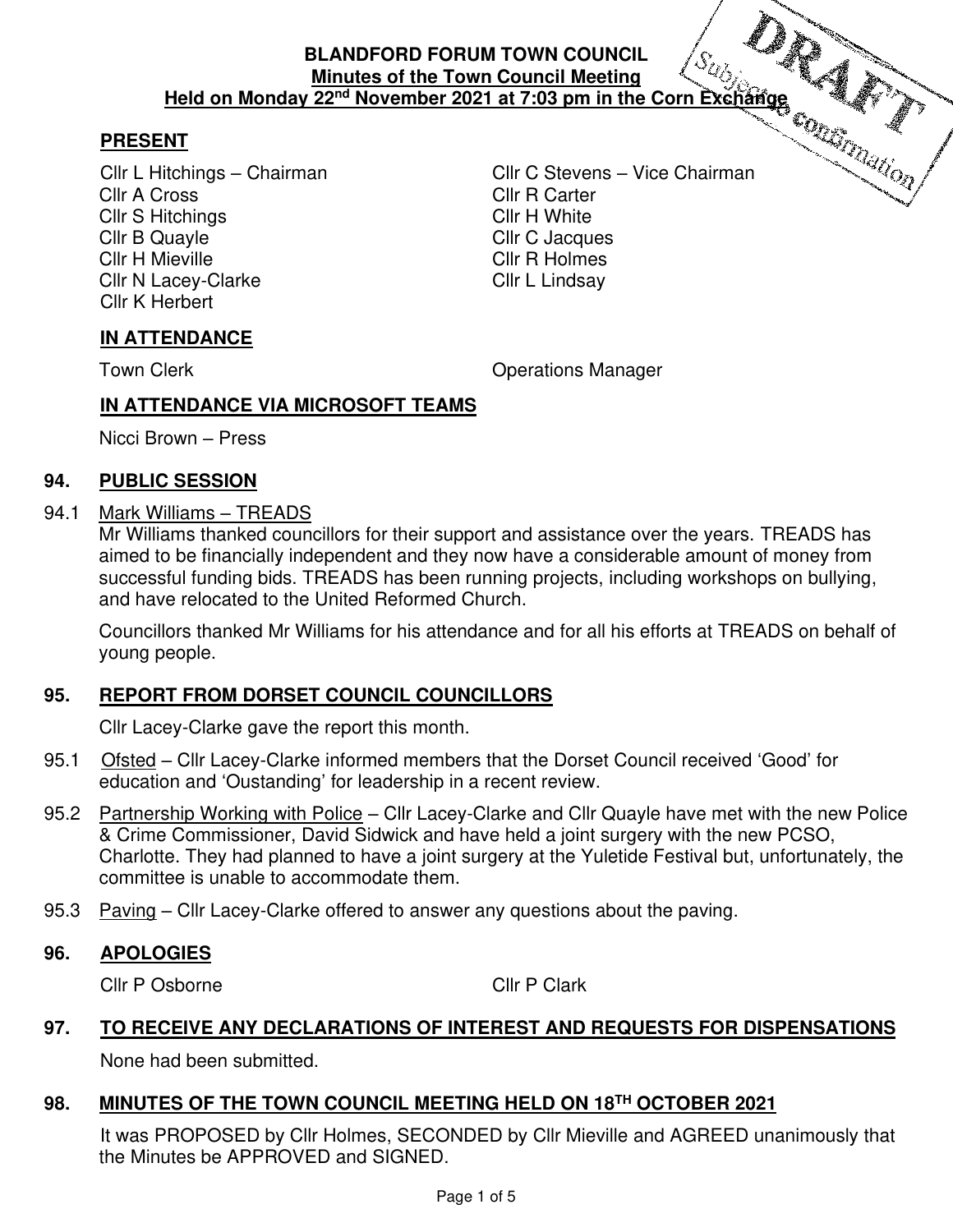## **99. TOWN CLERK'S REPORT & CORRESPONDENCE**

The paper was noted (see Appendix A).

- 99.1 Public Convenience Donations Charlton Marshall Parish Council has agreed to send a contribution of £500 towards the upkeep of the public conveniences in Blandford Forum for 2022/23. An invoice for this amount will be sent in the new financial year. Spetisbury Parish Council has also agreed to contribute £50 for the current financial year.
- 99.2 Complaint Bryanston Parish Council has written to complain about the Town Council's response to the community governance, which has been circulated to all Councillors.
- 99.3 Funday Expenditure Councillors will recall that up to £1,000 was approved towards the Mayor's Funday in September. Invoices have now been submitted, totalling £495.98 for air horns (which will be donated to the Town Council), insurance cover and the PA system.
- 99.4 Paving Works The Dorset Council has written to advise that the: Dorset Highways paving works in Blandford are being put on hold to allow unforeseen utility work to be carried out. It recently came to light that fibre optic cabling is set to be laid under the pavements in the town centre this autumn and, to avoid newly laid paving being disturbed, the highways project is being paused. The contractor undertaking the cabling works has around 200 connections to make throughout the town centre. They are currently carrying out site investigations to inform their scheme design *–* which will require some new ducting to be installed in the footway. To ensure that this cabling is complete before the new paving is installed, Dorset Highways has completed its first phase of work (which will not be affected by the cabling) and have now left the site. All pavements have been left safe, and workers will return to Blandford in the New Year to complete the paving project once the utility cables have all been installed. A new way of working had recently been established for the project in order to minimise disruption to residents and businesses, and this will be put back into operation when work resumes. This sees highways operatives focussing on one area at a time rather than two. The new overall programme has been split into ten phases, with work being carried out in much smaller sections of around 15m at a time with the old paving removed, foundation prepared and new slabs laid before the team move along to the next 15m of that phase. Although much less disruptive for residents and businesses, this new way of working extends the project to a total of 33 weeks rather than the original proposed 12 weeks. More detail of the phasing of works in the New Year will be provided nearer the time. We do apologise for any inconvenience caused in this matter and we would like to thank you for your patience.
- 99.5 'Right tree in the right place for the right reason' The Town Clerk and Operations Manager have booked to attend an online session on this subject. The details are as follows: Tree planting is high up the agenda to mitigate climate change, but consideration is needed to ensure the right choses are made to avoid making mistakes and causing other issues. Staff from the Forestry Commission will explain the detail that is behind this simple mantra that many are now becoming familiar with. They will explain the work that goes to ensuring the trees provide a benefit when planted and avoid causing harm, and will offer a reminder of the huge range of these benefits that is leading to the drive to plant trees. They will also discuss how the trees need to be site adapted and also Right Today and Right Tomorrow given the impacts of climate change which will occur within the life of a single tree.
- 99.6 Quality Gold Application The National Association of Local Councils has written to advise that the Town Council's application for reaccreditation for Quality Gold level has been successful. Cllr Sue Baxter, Chairman of NALC, wrote to congratulate the council on this achievement, which can be read at Appendix A within the agenda.
- 99.7 Wimborne War on Waste From 2020 the large poppies were attached using string instead of single use cable ties. This has been spotted by a member of the public who has passed it on to Wimborne War on Waste. They have written to the council to thank them for their efforts.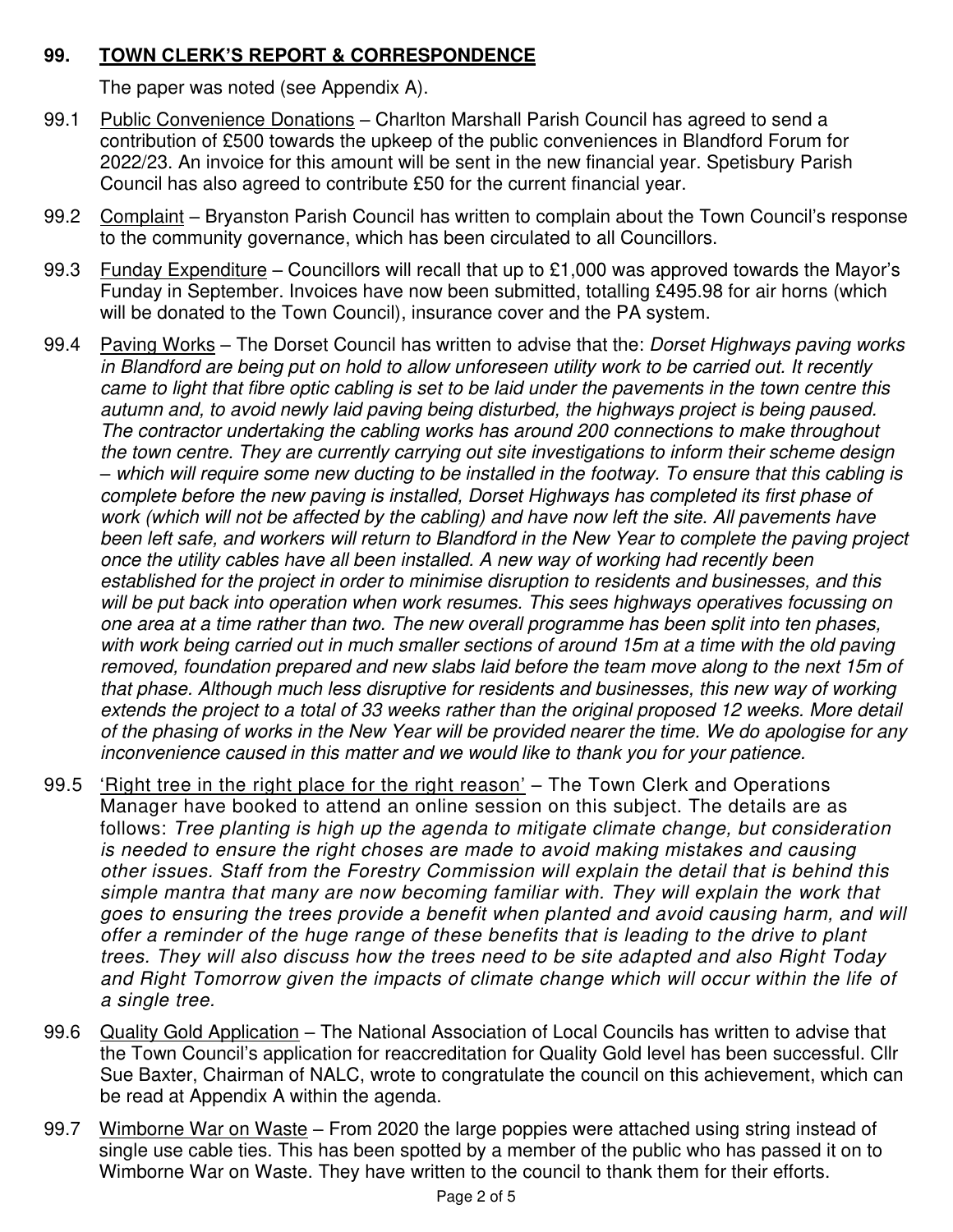## **99. TOWN CLERK'S REPORT & CORRESPONDENCE (cont)**

- 99.8 Orienteering Course Dorset Council officer, Laura Everett-Coles has been working with the newly appointed Strategic Business Manager for Blandford Primary Care Network (PCN) at Whitecliff Surgery and has £1500 of funding from Public Health Dorset for an orienteering course utilising the green spaces in Blandford and providing a free community asset for the town for residents and visitors to use and enjoy. The Town Clerk and Mayor have been invited to a meeting and more information will be reported back in due course.
- 99.9 Remembrance The wash up meeting is scheduled for Monday  $29<sup>th</sup>$  November 2021 and the following items have been raised for discussion:

- Using the whole Market Place to spread out the parade to help improve visibility for spectators.

- Acquire additional chains for spacing out of wreaths.
- Extend the sound system to the Greyhound House end of the Market Place.
- 99.10 Election Dorset Council has confirmed that an election will be held to fill the vacancy in the Old Town Ward on 20<sup>th</sup> January.
- 99.11 Benches The Dorset Council has put the military and fire benches back in the wrong locations and there is a small chunk out of the Jack Counter VC commemorative stone. This has not been reported to DC, although the bin has and I know Noc and Byron have struggled to make any progress with it.
- 99.12 Community Governance Correspondence from Dorset Council, in response to the Town Council's submission, has been shared with Councillors.
- 99.13 UNISON The union is in dispute concerning the pay rates for 2021/2022 for all workers whose pay is based upon pay awards made by the National Joint Council for Local Government Services or the Joint Negotiating Committee for Youth and Community Workers. UNISON seeks an increase of 10% in pay for all such workers, payable from April 2021. As the Town Council employs workers whose pay is based on pay awards made by the National Joint Council for Local Government Service or the Joint Negotiating Committee for Youth and Community Workers, UNISON has stated that a trade dispute subsists between the council and members of the union. UNISON intends to hold a ballot for industrial action to include its members employed by a number of employers with which it is in dispute in relation to the above matters. The Town Council employs two members of staff who are union members.

## **100. CIVIC REPORT**

The paper was sent to Councillors via email.

# **101. RECOMMENDATIONS AND RECEIPT OF MINUTES**

101.1 Recreation & Amenities Committee Meeting held on Monday 8th November 2021

There were no recommendations and the Minutes were RECEIVED.

101.2 Town & General Purposes Committee Meeting held on Monday 15th November 2021

There were no recommendations and the Minutes were RECEIVED.

# **102. TO APPROVE EXPENDITURE FOR A REPLACEMENT PHOTOCOPIER/FAX MACHINE**

The paper was noted (see Appendix B).

It was PROPOSED by Cllr Carter, SECONDED by Cllr Mieville and AGREED (12 in favour, 1 against) that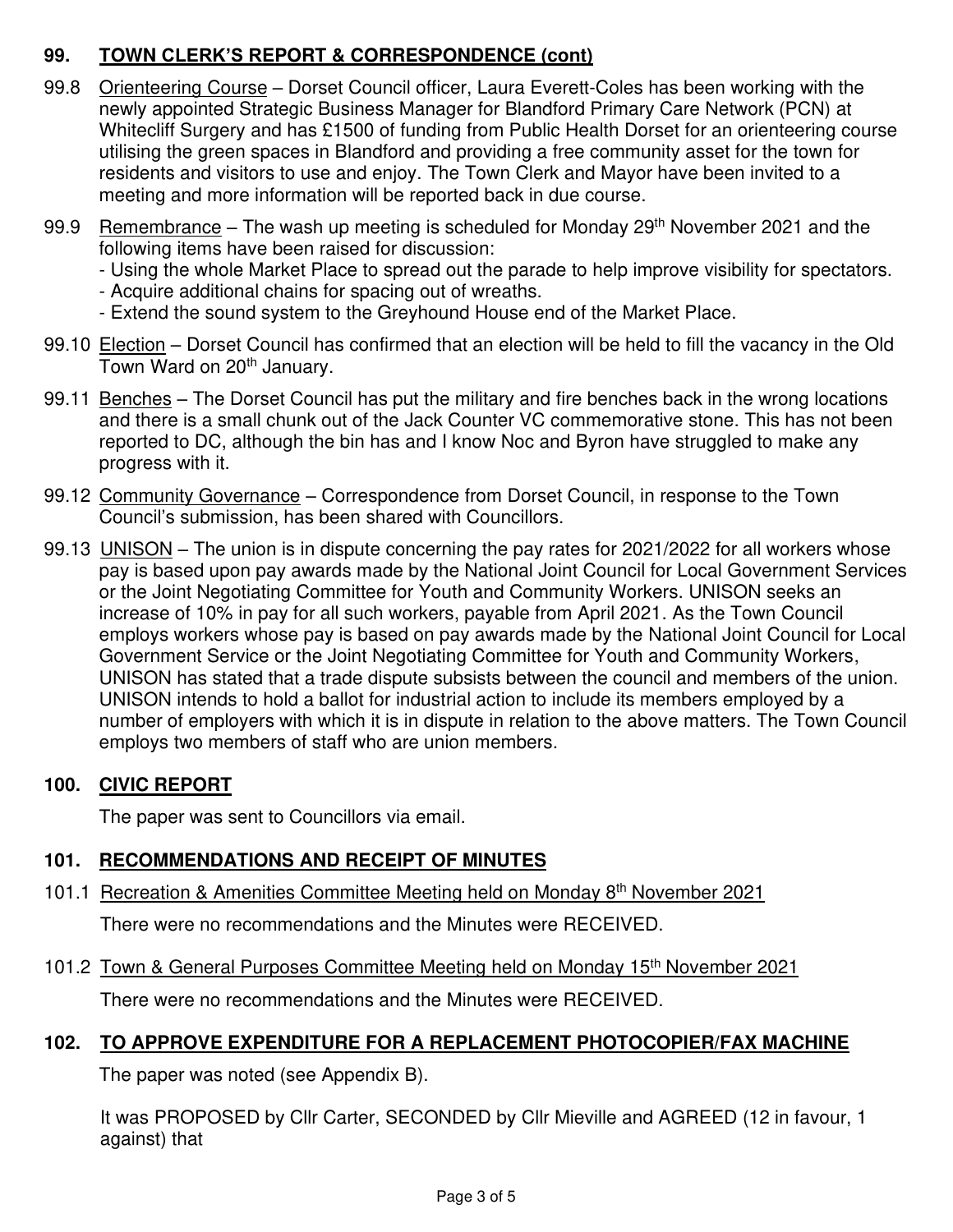#### **102. TO APPROVE EXPENDITURE FOR A REPLACEMENT PHOTOCOPIER/FAX MACHINE (cont)**

**The Town Council agrees to:** 

- **Purchase a replacement Xerox photocopier/printer with fax up to a maximum cost of £3,575 + VAT including delivery using funds from accruals budget line (Expenditure Authority: Localism Act 2011 s1-8).**
- **Ask Company A to explain the differences between the Xerox 7020 and Xerox C8130 before committing to the less expensive model.**
- Part exchanges the existing machine to reduce the costs and for ease of **disposal.**

**ACTION: TOWN CLERK** 

#### **103. TO CONSIDER FORMING A WORKING GROUP TO RESPOND TO THE DORSET COUNCIL CONSULTATION ON HOW THEY DEVELOP AND DELIVER THEIR LIBRARY SERVICE IN THE FUTURE**

The paper was noted (see Appendix C).

It was PROPOSED by Cllr Lacey-Clarke, SECONDED by Cllr Carter and AGREED unanimously that

#### **A response is submitted by the Town Council.**

It was PROPOSED by Cllr Holmes, SECONDED by Cllr Lindsay and AGREED unanimously that

#### **The Town Council asks an informed member of staff to respond on behalf of the council.**

#### **ACTION: TOWN CLERK**

The Chairman also encouraged Councillors to consider responding to the consultation as individuals.

#### **104. TO RECEIVE AN UPDATE AND CONSIDER ANY REQUESTS FROM THE:**

104.1 Neighbourhood Plan Monitoring Group – Blandford +

Cllr Carter updated Councillors on the current status of the plan and advised that a monitoring group meeting is due to take place soon.

#### 104.2 BFTC Commemoration Group

The group is due to hold discussions about working with the Queen's Jubilee working group on the Platinum events for 2022.

104.3 Climate Change & Biodiversity

Due to low responses for the next meeting and the visit to the waste management centre, a new poll will be distributed in January 2022. Cllr Mieville offered to chair the meeting if it takes place prior to Cllr Osborne's return.

104.4 Dorset Council Grant to support the Market Area Enhancement Project

Cllr Stevens said the businesses he spoke to are struggling and have found the town quiet and were supportive of part pedestrianisation.